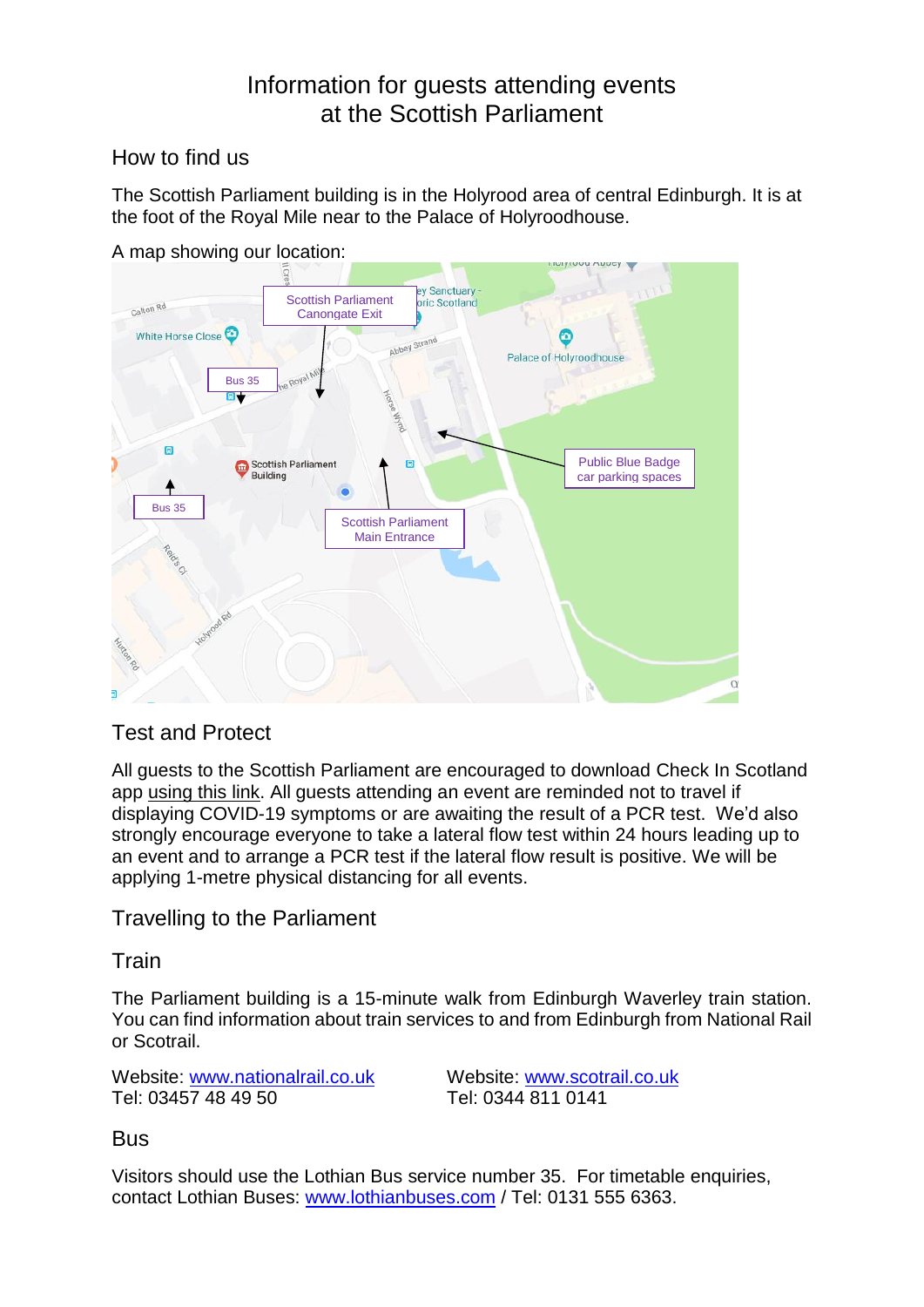# Traveline Scotland

Details of all public transport within Scotland are available from Traveline Scotland: [www.travelinescotland.com](http://www.travelinescotland.com/) / Tel: 0871 200 22 33.

# Car parking

There is no public parking available at the Parliament. The nearest car parks are St John's Hill or next to Waverley Station, via New Street.

There are six public parking spaces for disabled people on Horse Wynd. These parking bays are for visitors to the Holyrood area in general and are for blue badge holders. You cannot book these spaces in advance. Blue badge holders can also park on single yellow lines. These are available near to the Parliament building.

## Cycle racks

There are cycle racks next to the Holyrood Lodge house building on Horse Wynd.

## Coach parking

Coaches may drop off or pick up in the turning circle outside Our Dynamic Earth. Waiting time in this area is 15 minutes. Coach parking is available at Regent Road.

#### Access arrangements

Please let your event organiser know if you have any access requirements. It would be helpful if you did this before the event so we can put the necessary arrangements in place for you.

#### On arrival

Please arrive at the Scottish Parliament's Public Entrance on Horse Wynd.

## Face Coverings

Face coverings must be worn – unless exempt – when moving around Holyrood and guests may choose to continue to wear face coverings when seated. When eating or drinking, face coverings can be removed.

## **Security**

Queueing to enter the building may take slightly longer than usual. The Security Team will process all visitors if a safe and controlled environment. This means there will be limited number of people allowed into the Public Entrance at any one time

Security procedures are in place for everyone entering the building. This includes an airport-style check upon arrival. Events staff will be with you at all times when moving around the building.

## **Registration**

Please register for your event at the Visitor Information desk in the Main Hall. You will receive an event lanyard for security reasons. Please place your lanyard in the large lanyard bins when leaving the Parliament. All lanyards are set aside for 72 hours before being used again.

To help with Test and Protect obligations, QR codes are positioned in the Main Hall and outside the event venue. You are asked to use the QR codes to "check-in" where possible.

Visitor Services staff will collect any Test and Protect information if you cannot use the QR code.